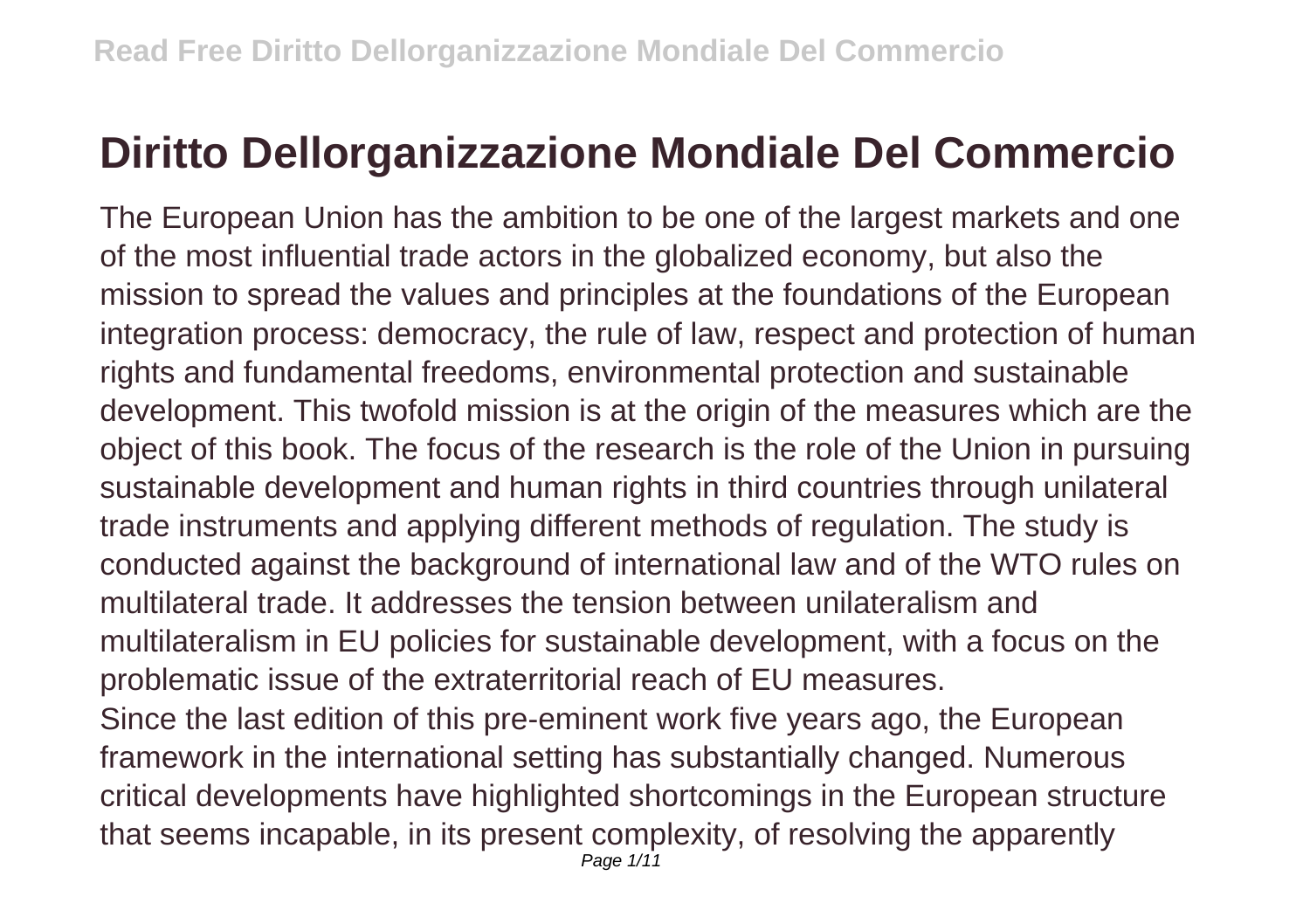intractable problems it confronts. This book's highly respected author is uncompromising: either we have the courage to establish profound, constitutional reforms aimed at renewing the European Union in the collective imagination or we risk contenting ourselves with merely an economic community with a far-fromideal single market where even the four basic freedoms guaranteeing all actors, individuals and enterprises, are put under discussion. This revision follows the successful format of the previous editions. As before, the author's intensive discussion brilliantly disentangles the complex interrelations among a vast array of economic factors. As a general update, the new edition takes into account such major developments as the mass immigration phenomenon, effects of Brexit on EU laws and policies, and the OECD's project on base erosion and profit shifting (BEPS). Ongoing matters covered include the following: • issues surrounding the euro's sustainability, especially as revealed in ECJ case law; • lack of power of the ECB and other EU institutions in fixing the euro's exchange rate; • the potential EU contribution to reform of the IMF's organization and substantive rules; • ECJ case law on conflicts in the transfer of seat and crossborder mergers; • the role of the European Commission in the regulation of international trade; • limits to the advantages lawfully acquired by multinational enterprises; • transfer pricing in intragroup transactions; • EU supervision of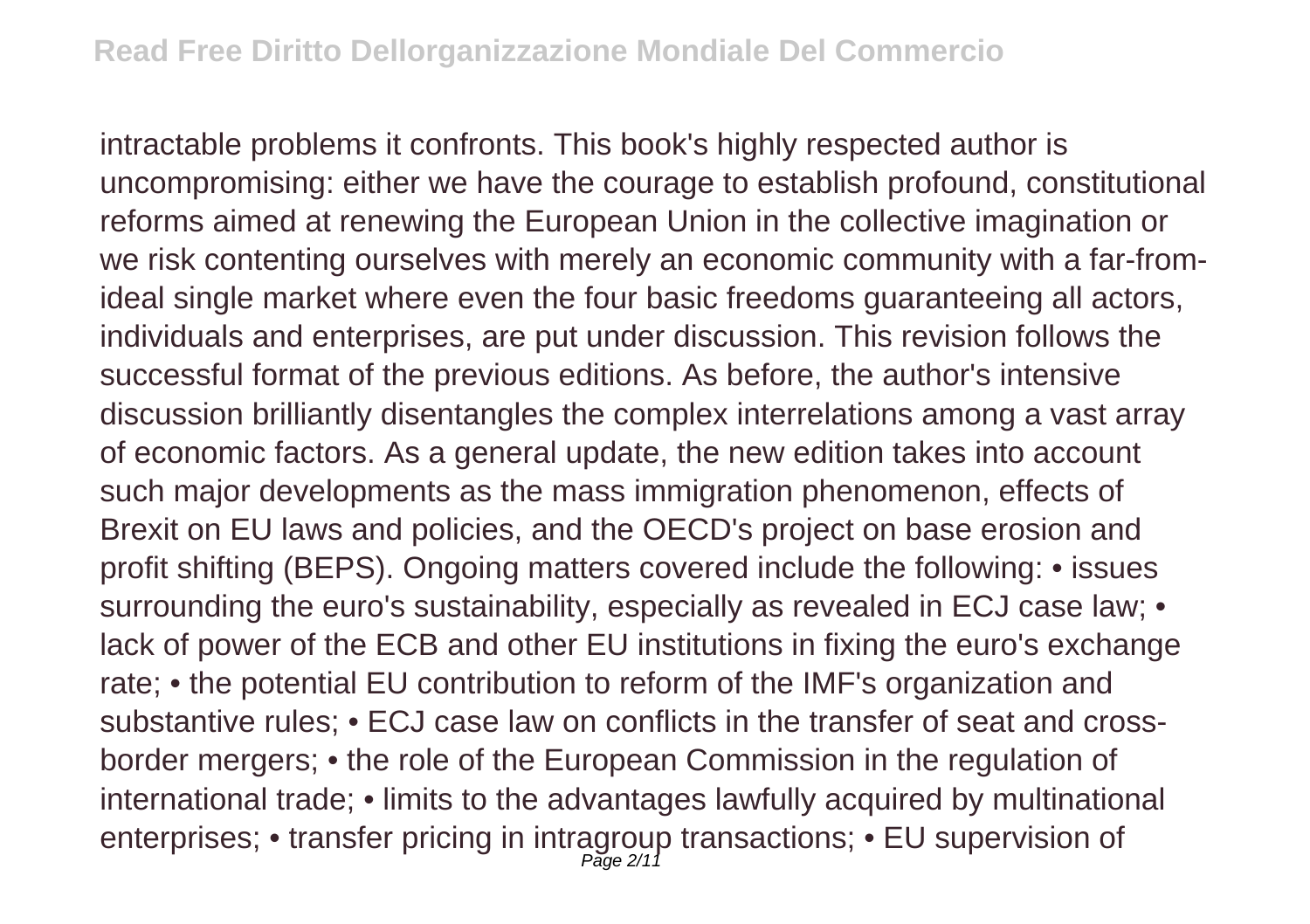banking groups and international banking cooperation; • corporate social responsibility' and 'codes of conduct'; and • State aid between competition law and the non-discrimination principle. Emphasizing the complex legal regime affecting undertakings in Europe today, Professor Santa Maria presents a thoroughgoing legal analysis of the prominence of corporate and business enterprises in what many theorists see as the intrinsic 'internationality' of social activity in the current era. Previous editions have been applauded for their unremitting emphasis on rules introduced on the basis of multilateral agreements of an unprecedented reach, within which both States and undertakings are made to recognize and to deal with one another. In the new edition, this perspective, daunting in its scope and breadth, is maintained and expanded, providing a synthesizing and enlightening analysis that will be of immeasurable value to all parties with an interest — academic, juridical, or administrative — in this very important area of law.

Comparative law is a research methodology which has been increasingly fashionable in recent decades, as comparisons between common law and civil law have dominated the law studies landscape. There are many methods of comparative law in use, including comparison of legal rules, comparison of cases, and comparison of legal theories. Each of these methods has strong Page 3/11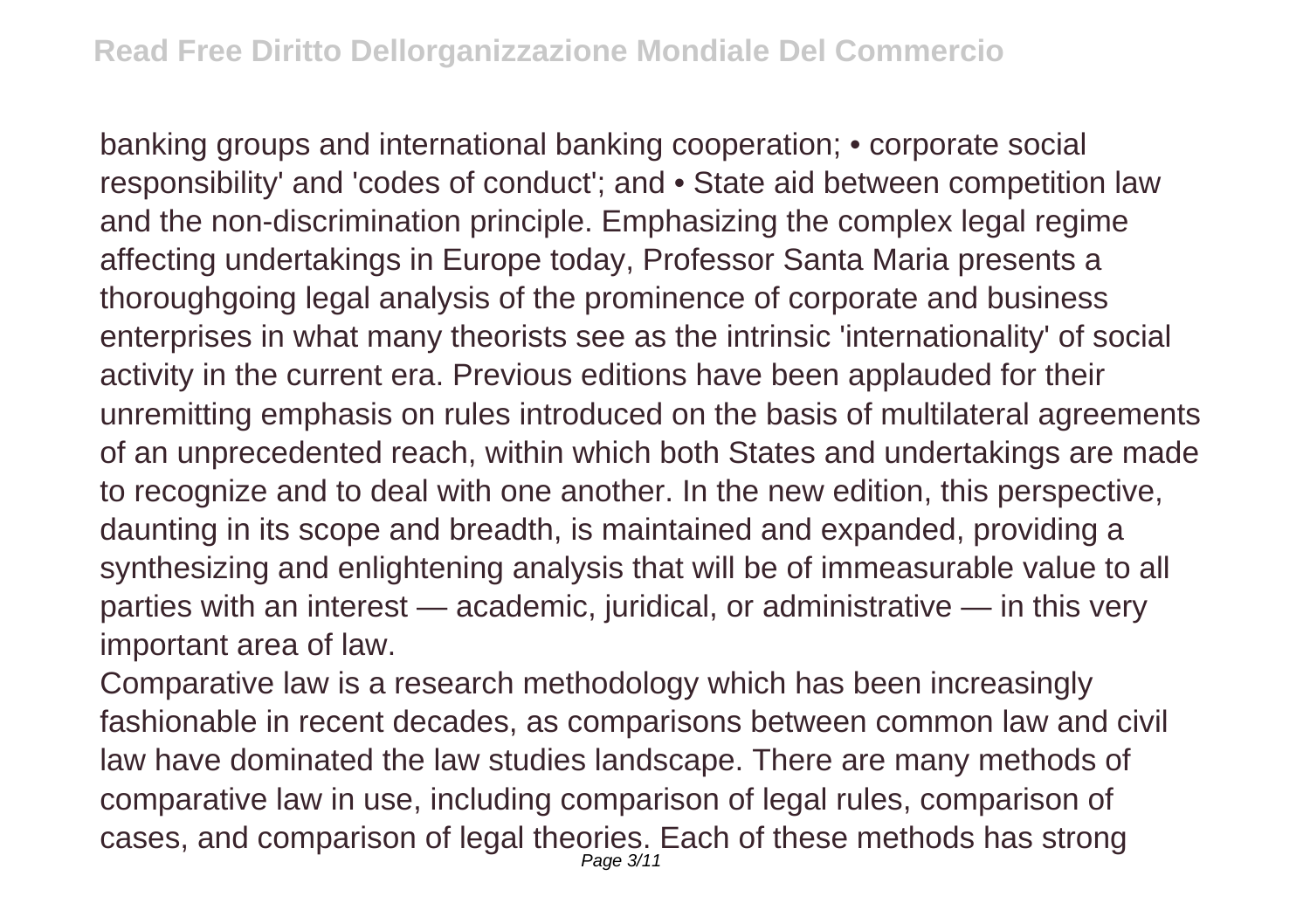proponents and opponents. Dogmatic comparisons of rules are criticized for not giving the whole picture of law in action, but praised for being the first and the only truly legal step in comparative research. Case-based comparisons are praised for enabling us to compare the true understanding of rules by courts, yet the critics of this method point out that only the higher courts' decisions are subject to comparison, and most cases do not reach this stage. Finally, comparisons of legal theories are praised for enabling us to know the spirit of the laws, yet opponents would argue that many countries sharing the same theory would draw opposite conclusions from it. This book is a result of the attempted (and successful) introduction of comparative law into the region of Eastern and Central Europe. The subject has induced interest beyond expectations. This volume opens with a chapter on the unification of law, both from the perspective of institutional unification by such supra-state organizations, spontaneous and institutionalized unifications between two or more legal systems, and the methods of choosing the right rules in the unification process. Chapters two and three follow the classical division of private and public law, as proposed by the brilliant Roman lawyer Ulpian. Overall, the chapters in this book offer an interesting and engaging commentary on the current topics discussed by academics in Eastern and Central Europe. Page 4/11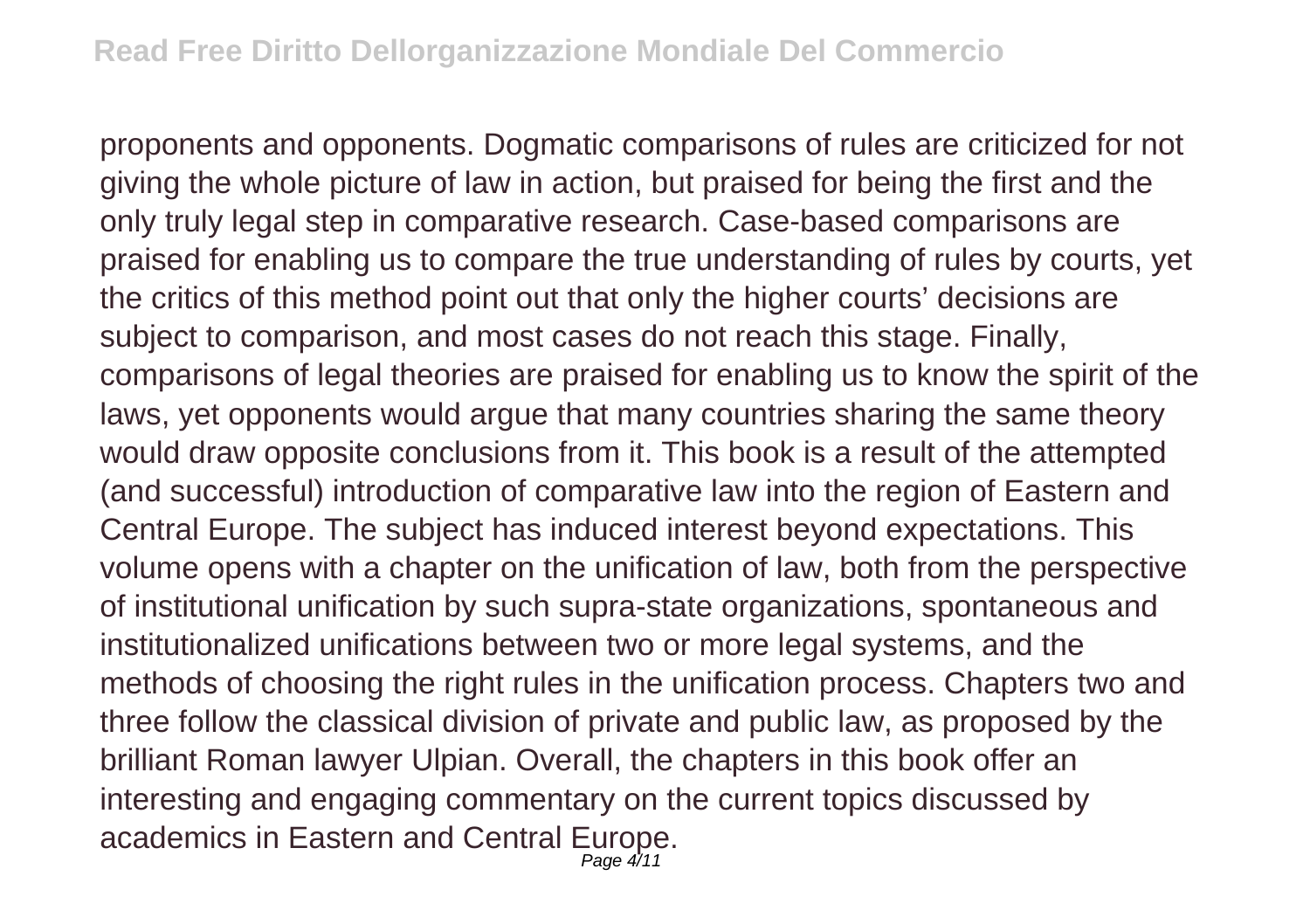The 20072010 global financial crisis re-opened the debate on the reform of the international monetary and financial system. This well-argued book demonstrates the strategic role of international economic law (IEL) in ensuring international monetary stability and global financial stability. After discussing the current allocation of powers among IEL institutions, Annamaria Viterbo focuses on monetary measures: exchange restrictions, capital controls and exchange rate manipulations. These three fundamental topics are then examined through the lens of a multi-layered methodology, adopting perspectives from international monetary law, trade law and investment law. The author evaluates how the horizontal sectors in which IEL is traditionally divided interact and how conflicts between norms are avoided or solved. Particular attention is also devoted to the outcomes of trade and investment disputes that deal with monetary measures. International Economic Law and Monetary Measures will appeal to international trade law and international financial law scholars as well as law and business students. Legal practitioners and officials working in the field of international economic law will find it a useful reference, as will legal counsel in banks and financial institutions, international investors and multinational corporations. This book is essential reading for academics of international investment law and related matters, with useful research material for both practitioners and policy-Page 5/11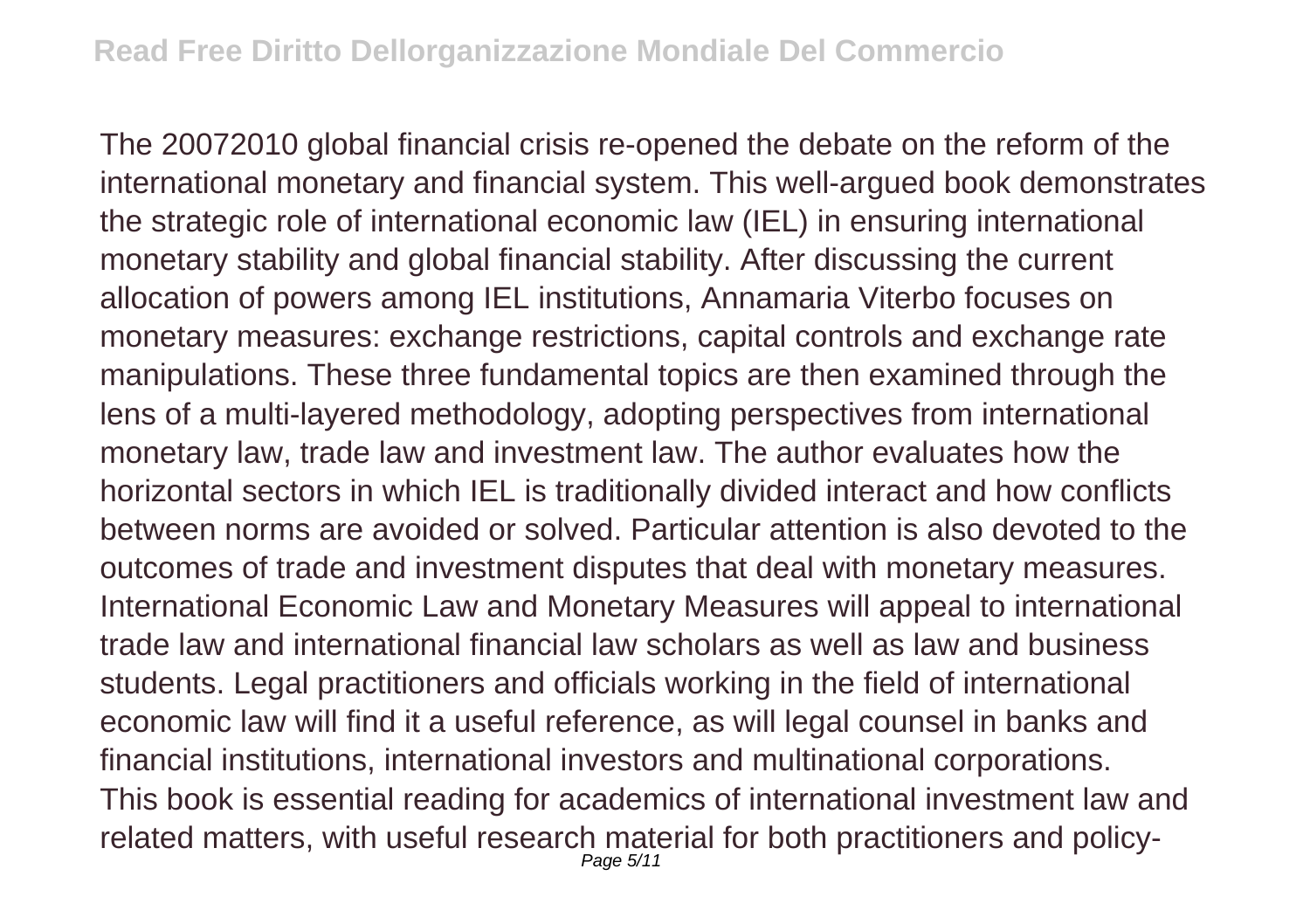makers. Moreover, the innovative approach of this book makes it appropriate for adoption i

Il Manuale è un contributo all'inquadramento e all'applicazione del diritto doganale, delle accise e dei tributi ambientali e rappresenta un punto di riferimento sia per chi opera nel settore in qualità di esperto sia per chi ha la necessità di approcciarsi per fini imprenditoriali e professionali. Un volume unico per impostazione e sistematicità con cui vengono trattati gli elementi che caratterizzano i principi fondamentali e operativi di questa disciplina, senza tralasciare l'analisi degli aspetti sanzionatori e del contenzioso, sia nella fase cautelare che istruttoria. Il testo tiene conto delle disposizioni del Regolamento UE n. 952/2013del 9 ottobre 2013, che istituisce il codice doganale dell'Unione. STRUTTURA Parte Prima - I principi fondamentali del diritto doganale e delle accise Parte Seconda - Diritto doganale: struttura e applicazione Parte Terza - Diritto delle accise: struttura e applicazione Parte Quarta - Abuso del diritto ed affidamento Parte Quinta - I tributi ambientali Parte Sesta - Il sistema sanzionatorio Parte Settima - Il contenzioso in materia doganale e di accise This volume examines the legal dimension of the ILO's action in the field of Child Labour. The authors investigate the implementation of the relevant legal instruments and assess the effectiveness of the ILO supervisory system. All relevant instruments Page 6/11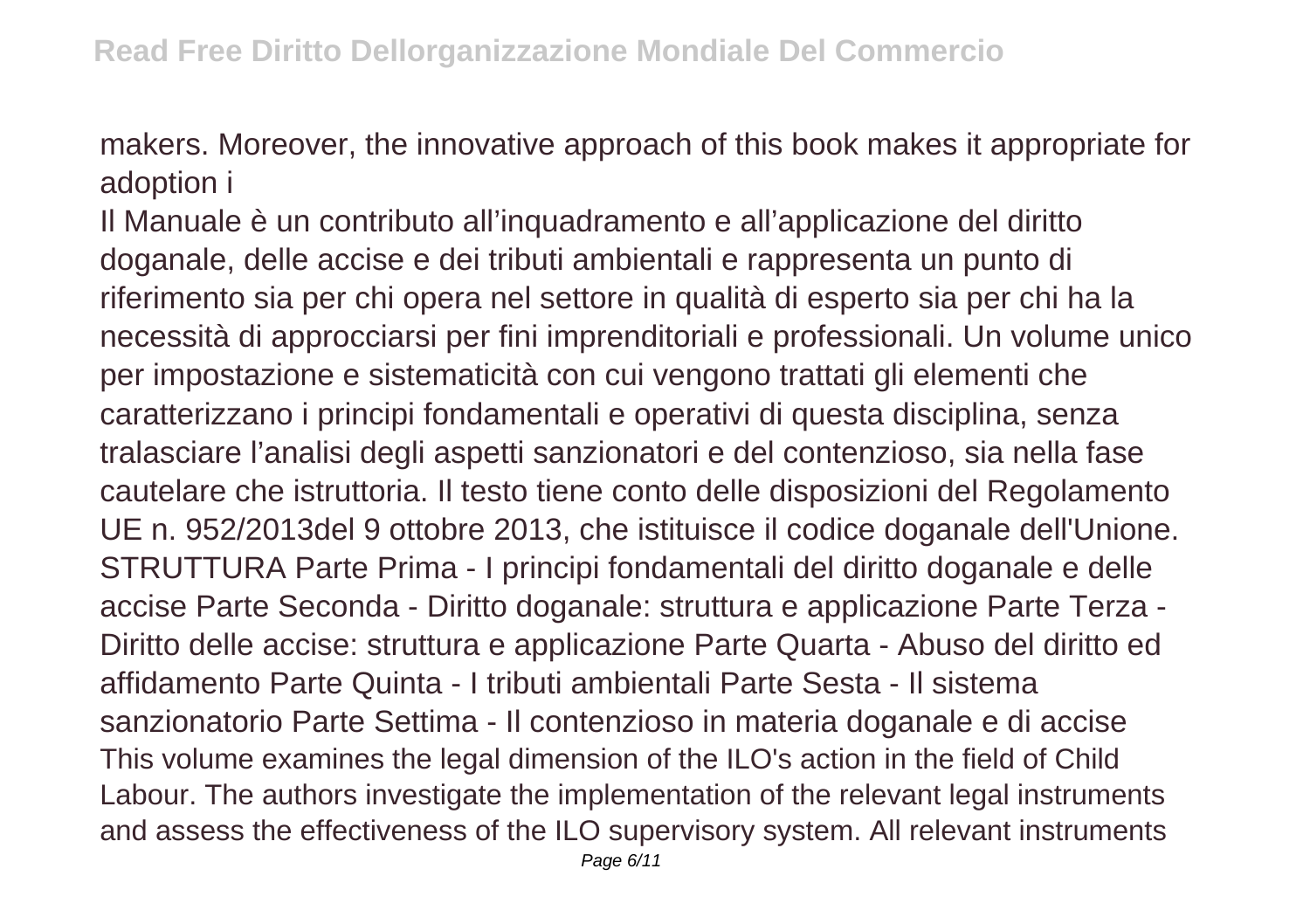are considered while particular attention is given to Convention 182 on the elimination of the worst forms of child labour. Child Labour in a Globalized World describes the ILO's activities concerning the eradication of child labour whilst assessing and evaluating the effectiveness of the relevant legal framework and functioning of the supervisory system. This book contextualizes the issue of the eradication of the worst forms of child labour in the recent doctrinal debate on the nature of labour standards and the transformation of the ILO. This important work will be a valuable resource for academics, researchers and policy-makers with an interest in labour law, international law, and children's rights.

Trade in Food surveys and explores the evolution of the European Community's regulation of food within the broader framework set out by the WTO Agreements. Its main purpose is to provide readers keen to deepen their knowledge of the field with easy access to the EC and WTO food laws accompanied by a critical explanation and commentary. The book is suitable for legal practitioners, judges, policy-makers, officials of international organizations as well as post graduate students of international trade law and policy, international and European economic law, global administrative law and risk regulation.

World Trade Organisation (WTO) trade remedies (antidumping, anti-subsidy and safeguard agreements) are instruments used by WTO members to counter the economic injury caused by dumping, subsidies and the sudden and unforeseen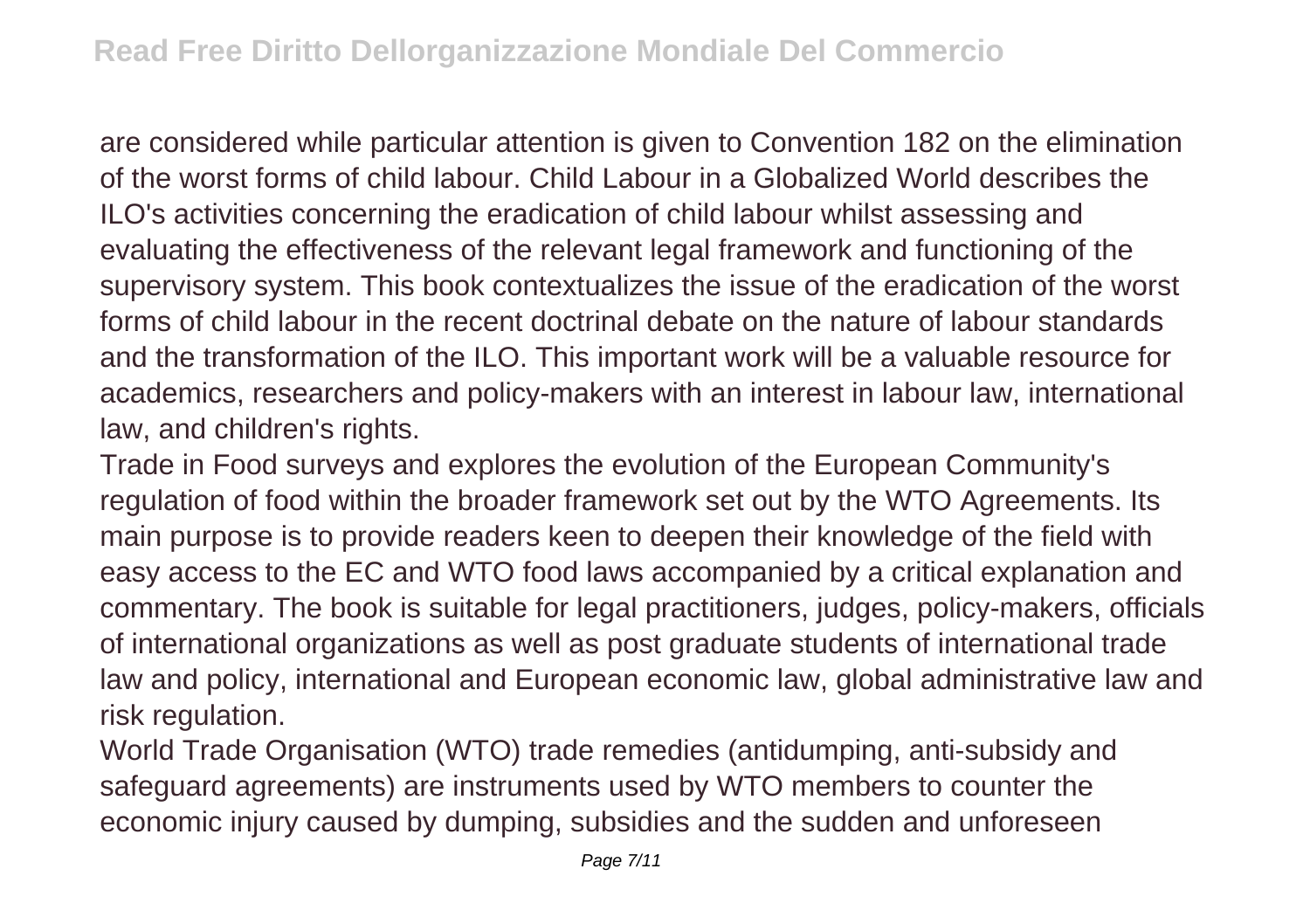increased imports. They are exceptions to the WTO principle of free trade and to the prohibition for States to react unilaterally to protect their own rights and interests, and as a result they have been accused by some as being the new tools of protectionism. This book analyses of the role and principles of WTO trade remedies in international law. In particular, it focuses on their aims, their structure, and their position within the WTO and more in general, the international legal system. The book considers trade remedies in light of fragmentation theories of international law and addresses the question how, and to what extent WTO law reflects and influences public international law.

This book moves from the circumstance whereby currently the obligation to provide fair and equitable treatment (FET) to foreign investments is included in the majority of international investment agreements and has proved to be the most invoked standard in investor-State arbitration. Hence, it is no overstatement to describe this standard as the basic norm of international investment law. Yet both its meaning and normative basis continue to be shrouded in ambiguity and, as a consequence, to inspire a considerable number of interpretations by legal writers. The book's precise aim is to unravel such ambiguity, arguing from the idea that FET has become part of the fabric of general international law, but has done so by means of a source somewhat neglected in legal doctrine. This being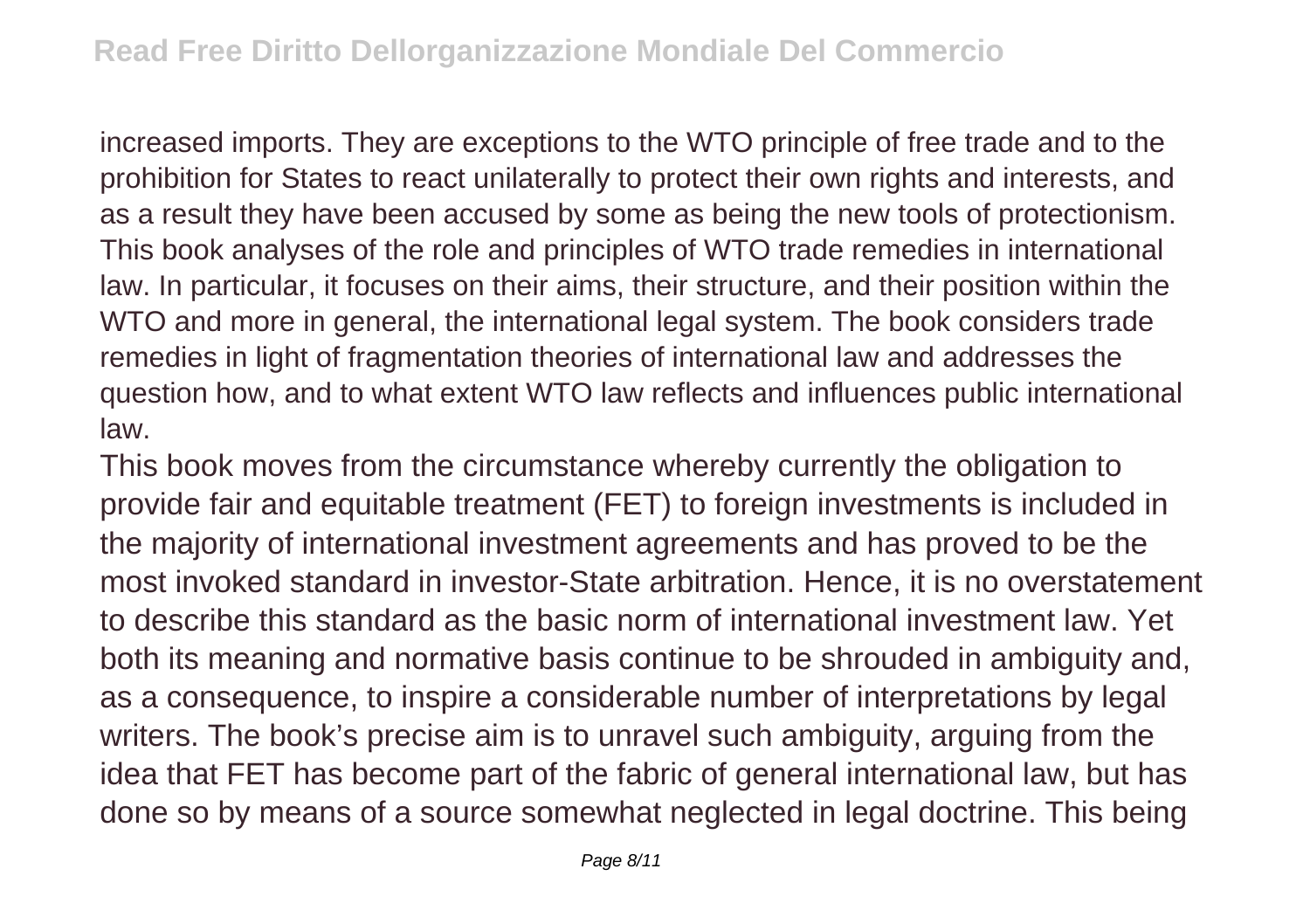the category of general principles peculiar to a certain field of international law, i.e. those principles having their own foundations in the international legal order itself, but which, through the mediation of the judge, end up being shaped according to the features typical of a specific normative field. The book, as well as having a solid theoretical backdrop as its basis, offers a careful and critical analysis of pertinent case law, and will prove useful to both scholars and practitioners. Fulvio Maria Palombino is Professor of International Law at the Law Department of the University of Naples Federico II and a member of the Executive Board of the European Society of International Law.

An in-depth analysis of the core legal concepts characterising the two most prominent efforts in the regulation of international trade.

As with any rapid technological development, the biotechnology revolution is putting great strains on the ability of law to adapt to new challenges and threats. Although there is general agreement on the need to regulate biotechnology in many different fields of human activity (agriculture, life sciences, forensic science) domestic law remains deeply divided over the best approach to take. This book is the first attempt at covering the most pressing legal issues raised by the impact of biotechnologies on different categories of international norms. Through the contribution of a selected group of international scholars and experts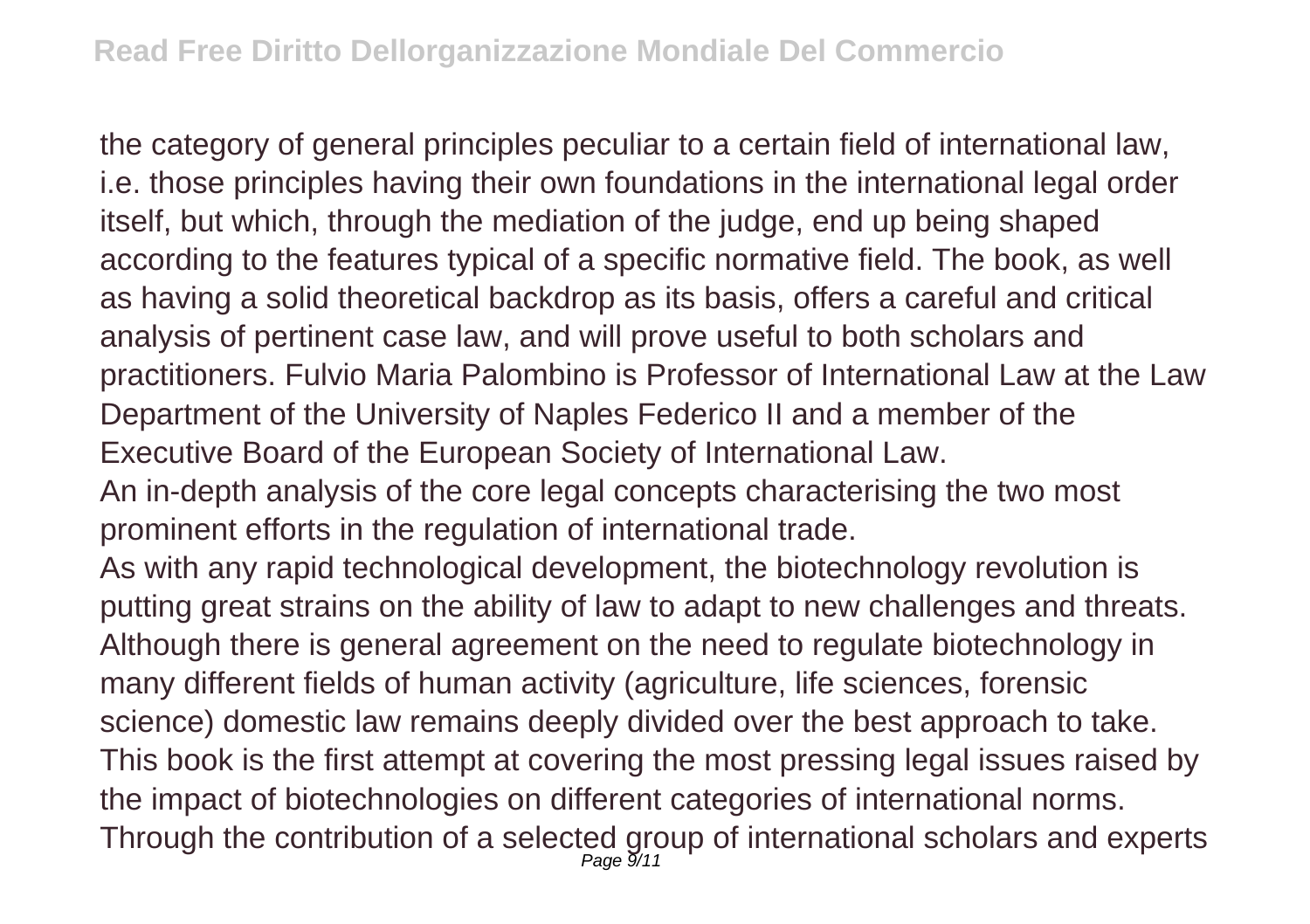from international organizations, the book addresses 1) the international status of genetic resources, both in areas of national jurisdiction and in common spaces such as the international sea bed area and Antarctica; 2) the relevance of environmental principles in the governance of modern biotechnologies; 3) the impact of biotechnologies on trade rules, including intellectual property law; 4) the human rights implications, especially in the field of human genetics; and 5) the intersection between general international law and regional systems, especially those developed in Europe and Latin America. The overall objective of the book is to provide an up-to-date picture of international law as it stands today and to stimulate critical reflection and further research on the solutions that will be required in years to come.

Diritto dell'organizzazione mondiale del commercioL'accordo antidumping nel diritto dell'organizzazione mondiale del commercioDiritto dell'organizzazione mondiale del commercioGli accordi di integrazione economica regionale e il diritto dell'Organizzazione Mondiale del CommercioIl centro consultivo sul diritto dell'organizzazione mondiale del commercioL'incidenza del diritto dell'organizzazione mondiale del commercio sul diritto dell'Unione europeacorso di dottorato di ricerca in diritto agrario alimentare e ambientale nazionale e comunitario, ciclo 22. : tesi di dottoratolstituzioni e attività economichediritto nazionale, diritto dell'Unione europea e organizzazione mondiale del commercio : tesi di dottoratoll rapporto tra l'Organizzazione mondiale del commercio e la Comunità europea nella